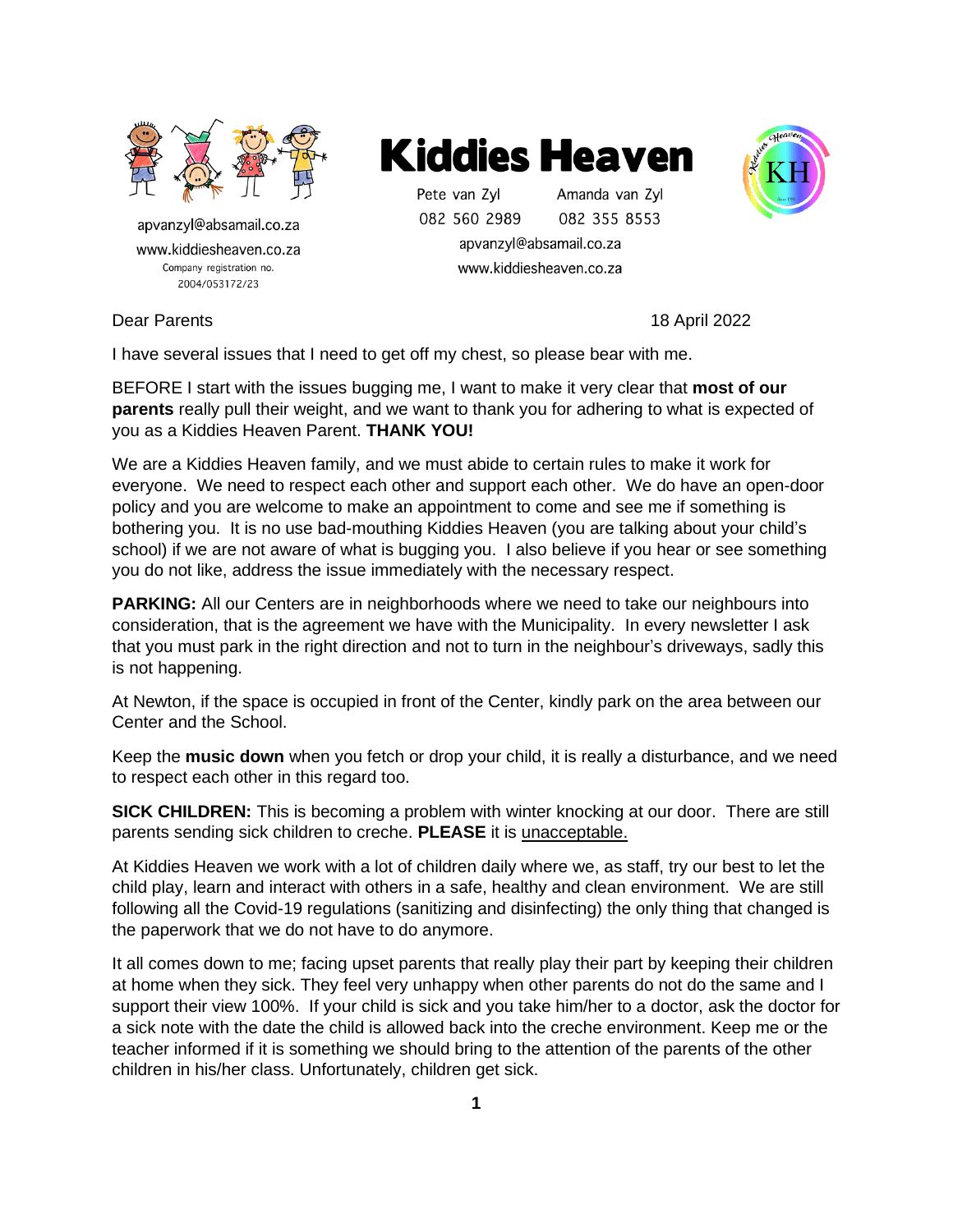I feel we are all adults and parents to amazing children, and we should know when we put other children in harm's way, referring to illness. Don't do to other children/parents what you do not want for your own little one or yourself. Let us work together and respect each other's situation, please. Also let us know when you keep your child at home, or if your child will not be attending creche.

**SNACK TIME:** Only on a Monday you may pack ONE treat. Imagine all children with a healthy lunch box and one child with sweets and treats…it is not fair. Adhere to our rules please.

**PARTIES:** Stick to a Friday as far as possible.

**TOYS:** It is very simple – **NO** toys may be brought to school.

**UNDERWEAR:** Panties and undies – stick to plain colours - **not** Disney Characters, that they can wear at home and on weekends. Children are innocent and think nothing of showing their friends what they are wearing.

**NO ENTRY:** At this stage we still do not allow parents to enter our premises. It is not fair to other parents if you feel it is your right to enter and they not allowed to, and it is also not fair to the children if they see one child's parent enter and their parents may not. PLEASE BE PATIENT we will soon get back to normal.

**FEES:** Kiddies Heaven is NOT a charity; we are a private institution AND we run a successful creche with a big demand in our community. We can only render a SUPERB service if our parents play their part. It was your choice to enroll your child with us (and we are very grateful for it), but you knew very well what it will cost you per month. If you fall behind it is just so much more difficult to catch up and then we end up looking like the fools, trusting you to keep to your promises and we end up being the villains. It is also not easy for Pete to budget if the income falls short.

You have a contract, make 100% sure you know what it entails. Surely you must make us a beneficiary and know what the creche fee is, if not PLEASE do it. I am not always able to immediately give you what you want from me, e.g., bank details or the amount you need to pay. Go to the bank and create a debit order then we will never have a problem with late or non-payments.

We have **incidents** every now and then and we go about it in the following way:

The teacher will take a photo, dot the incident down in the incident journal – date, time, etc. and call the parent. If it is serious, we will get Care 4 You to assist or we will take the child to the hospital and meet you there. Accidents happen and our staff are handson with the protocols. Fortunately, and with the Grace of God, this doesn't often happen.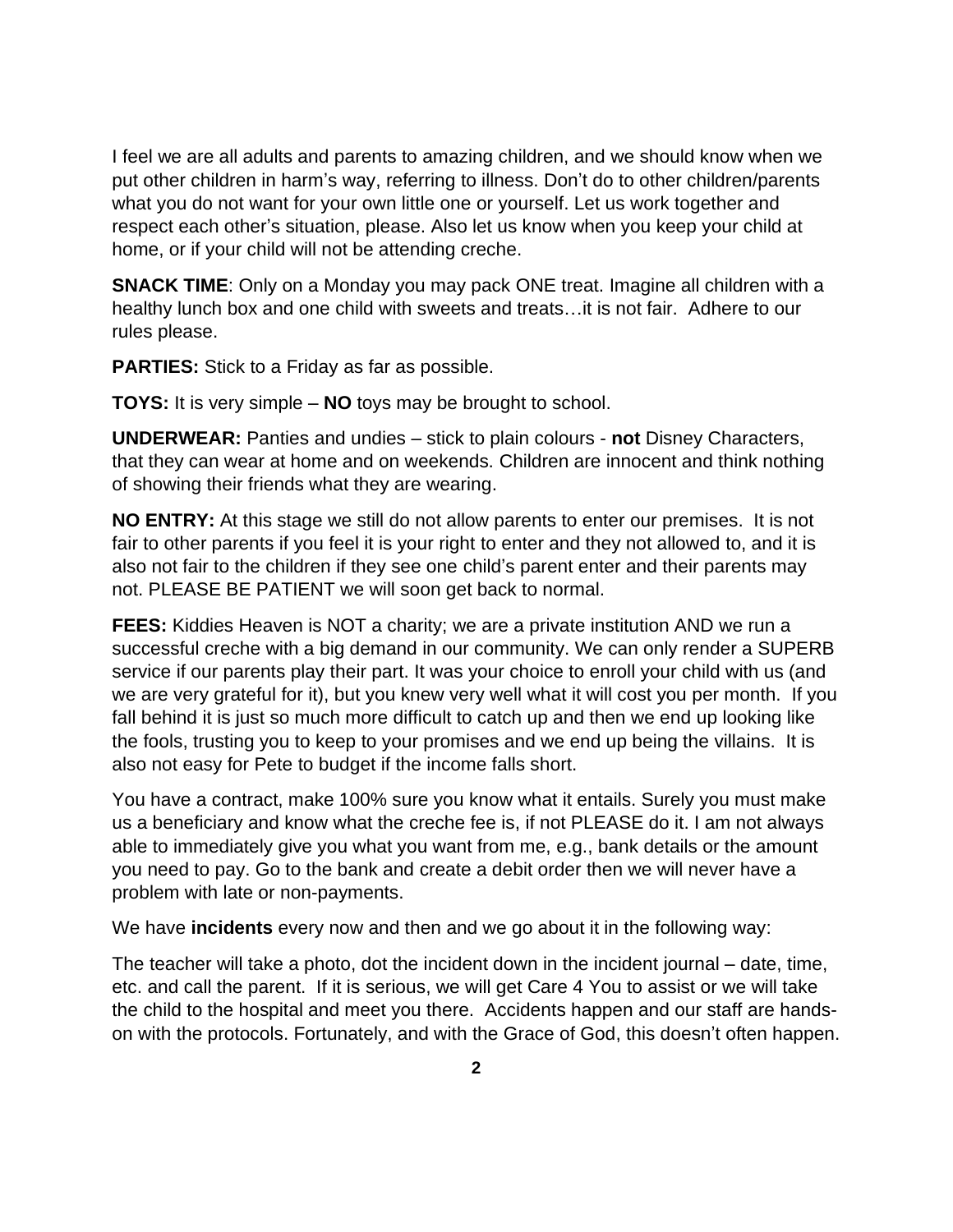

# Kiddies Heaven

Pete van Zyl Amanda van Zyl 082 560 2989 082 355 8553 apvanzyl@absamail.co.za www.kiddiesheaven.co.za



On a less serious note, I would like to share the following with you:

# **7 MAY 2022:** KIDDIES HEAVEN'S BIRTHDAY COLOUR FEST STYLE

You are welcome to invite family and friends to this event on the 7<sup>th</sup> of May. It will be held at N.J. Heyns' Schoolgrounds.

**COSTS**: R120 per child, adults for free. **ENTRANCE**: Every child will receive an armband a day before, as proof of payment and to allow the kids on the rides, etc.

All Kiddies Heaven Children **MUST** PLEASE pay the R120's by the 3d of May.

# **WHY and WHAT IS THE R120 FOR?**

I must pay the following with the money and the aim of the money is to have a family fun day and unfortunately it costs money.

#### **What must be paid?**

Use of the schoolgrounds. Service Providers, e.g., medals must be made, renting of the jumping castles, - "train", -pony, buying and preparing powder paint for the colour fest, - red carpet for the modelling, baby play area and racecourse, obstacle course and …. the list goes on.

### **ATHLETICS:**

The Athletics will take place behind the car park on the grass between the office block and the classrooms.

We will **start** the day at **08:30** with our annual Kiddies Heaven Athletics-Sport event.

Please be on time – at the latest 08:15.

**Dress code**: WHITE t-shirt (ready for the colour-fest) and any colour shorts.

### **PROGRAM:**

- 1. Gummi's
- 2. Cubs Johanna and Maria's Parents with their children (bring prams)
- 3. Cubs Olivia and Anna's Parents with their children
- 4. Barney
- 5. Bear
- 6. Tigger **3**